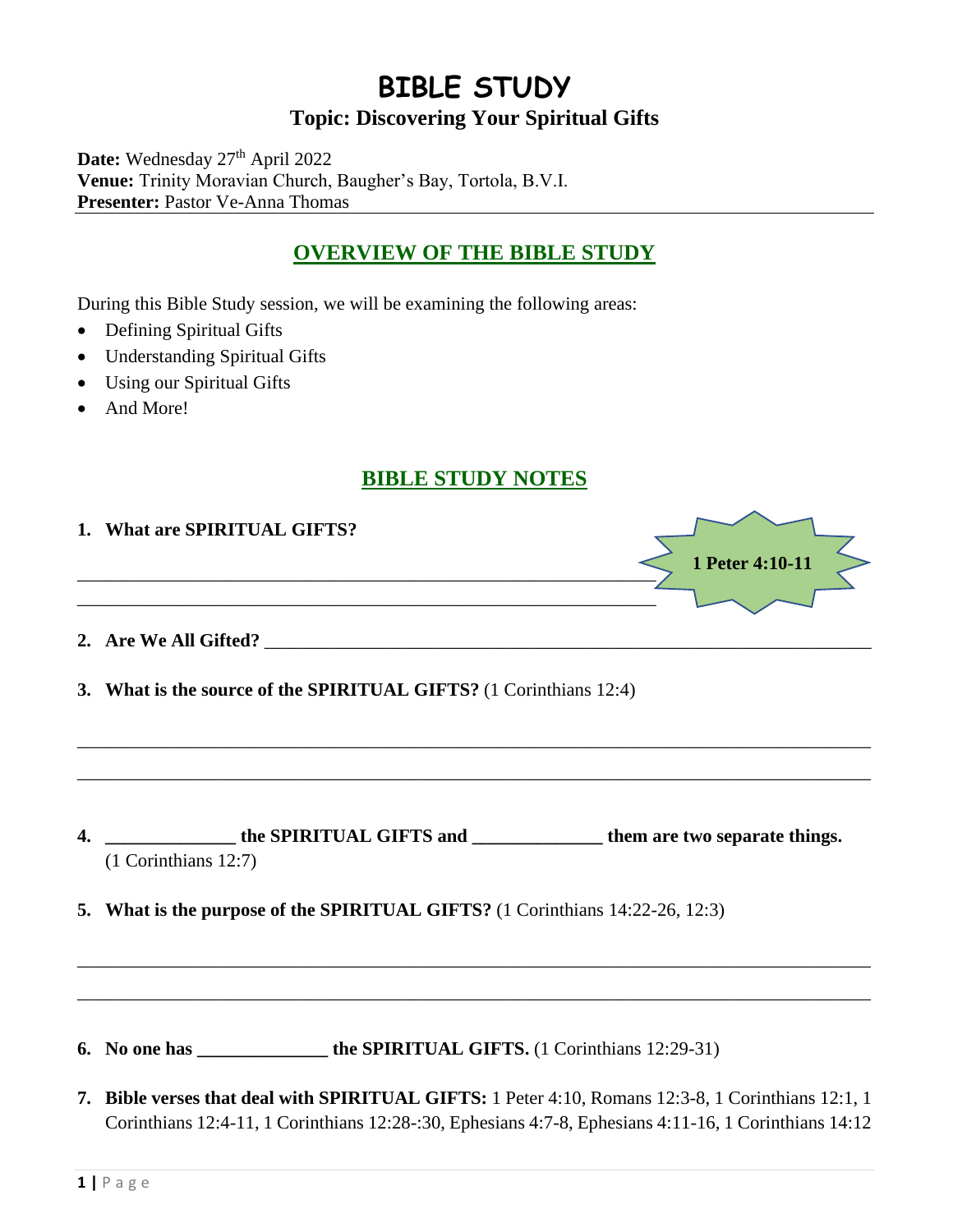## 8. List some of the SPIRITUAL GIFTS mentioned in the Bible.

9. List 3 Ways We Can Discover Our SPIRITUAL GIFTS:

10. What Are Some of the Biblical Reasons for SPIRITUAL GIFTS?

11. How Can I Use My SPIRITUAL GIFTS?

12. How can I grow in my SPIRITUAL GIFTS?

### 13. The SPIRITUAL GIFTS I Have Begun to Discover in My Life Are: